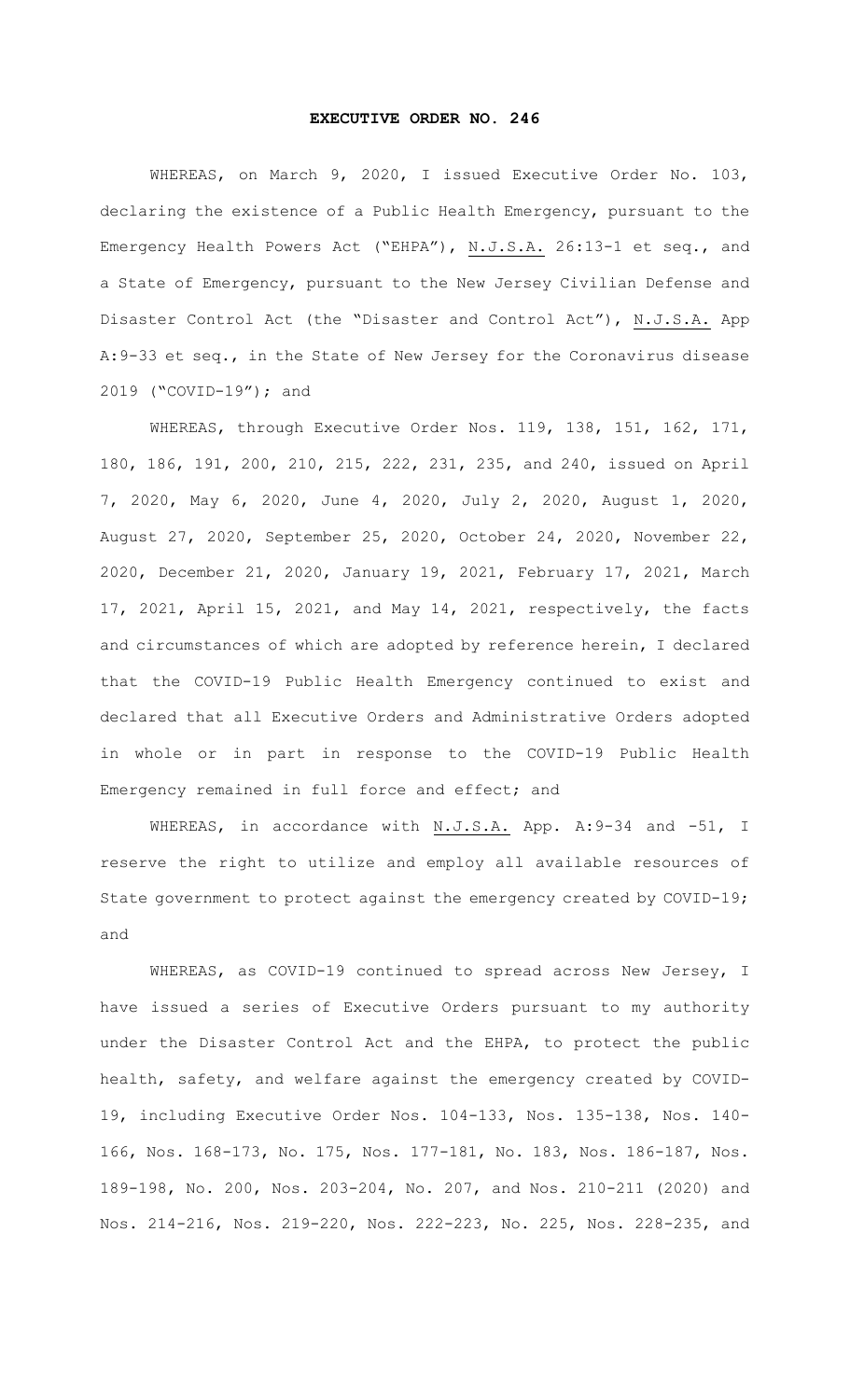Nos. 237-243 (2021), the facts and circumstances of which are all adopted by reference herein; and

WHEREAS, in response to the COVID-19 pandemic, on March 13, 2020, the Federal Communications Commission issued a request for the nation's telephone companies and internet providers to pledge to "Keep America Connected" and, among other things, not terminate service due to inability to pay because of disruptions caused by COVID-19 through June 30, 2020; and

WHEREAS, on March 19, 2020, the New Jersey Board of Public Utilities ("BPU") issued an order, Dkt. No. EO20030254, emphasizing the critical need to maintain essential services for New Jersey residents throughout the pandemic, and permitting broadband internet providers to continue to establish new connections and repair existing service for homes with school-aged children, those in need of internet access to meet job requirements, or other priority customers; and

WHEREAS, Executive Order No. 126 (2020) prohibited cable and telecommunications providers that provide residential internet and voice services to New Jersey residents from terminating such internet and voice service due to nonpayment to ensure that residents maintained sufficient residential internet and voice services to work and further their education in a home environment; and

WHEREAS, recognizing that access to heat, power, and clean water are essential to New Jersey residents as they stay, work, and learn at home in response to COVID-19, all gas and electric utilities in the State, as well as all privately and publicly owned water systems, voluntarily suspended service shutoffs due to nonpayment through October 15, 2020; and

WHEREAS, on August 13, 2020, I issued Executive Order No. 175, allowing public school districts to offer partial remote instruction, as well as full-time remote instruction under certain circumstances; and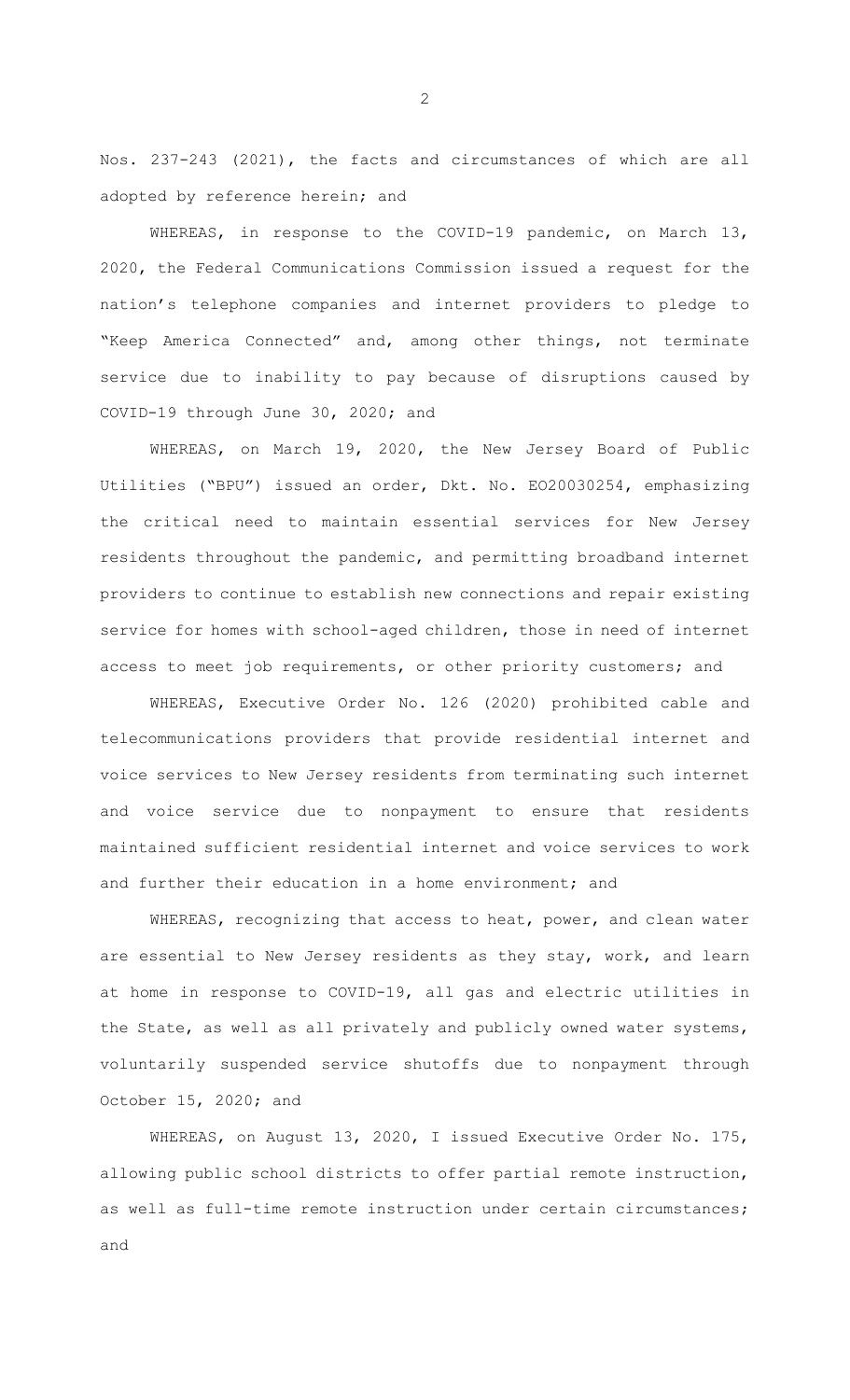WHEREAS, on October 15, 2020, I issued Executive Order No. 190, prohibiting a gas or electric public or municipal utility or privately or publicly owned water system from discontinuing any gas, electric, or water service to a New Jersey resident and from charging a fee for late or untimely payment; and

WHEREAS, Executive Order No. 190 (2020) further prohibited a cable or telecommunication provider that provides residential internet and voice services to New Jersey residents from terminating such internet or voice service due to nonpayment prior to November 15, 2020, and prohibited disconnection of internet or voice service due to nonpayment after November 15, 2020 if the service was used by one or more school-aged children for educational purposes; and

WHEREAS, Executive Order No. 190 (2020) also prohibited cable or telecommunications providers from imposing late fees, penalties, or reconnection costs as a condition of maintaining service; and

WHEREAS, on March 3, 2021, I issued Executive Order No. 229 extending the disconnection moratorium established in Executive Order No. 190 (2020), and all related protections provided therein, through June 30, 2021; and

WHEREAS, on June 4, 2021, I signed Assembly Bill No. 5820 into law as P.L.2021, c.103 and issued Executive Order No. 244, which terminated the Public Health Emergency declared in Executive Order No. 103 (2020) but maintained the State of Emergency declared in that same Order; and

WHEREAS, P.L.2021, c.103 provided that, following the termination of the Public Health Emergency, certain listed Executive Orders, including Executive Order No. 229 (2021), shall remain in effect until January 1, 2022; and

WHEREAS, P.L.2021, c.103 provides that the Governor may revoke or modify the listed Executive Orders, including Executive Order No. 229 (2021), prior to January 1, 2022; and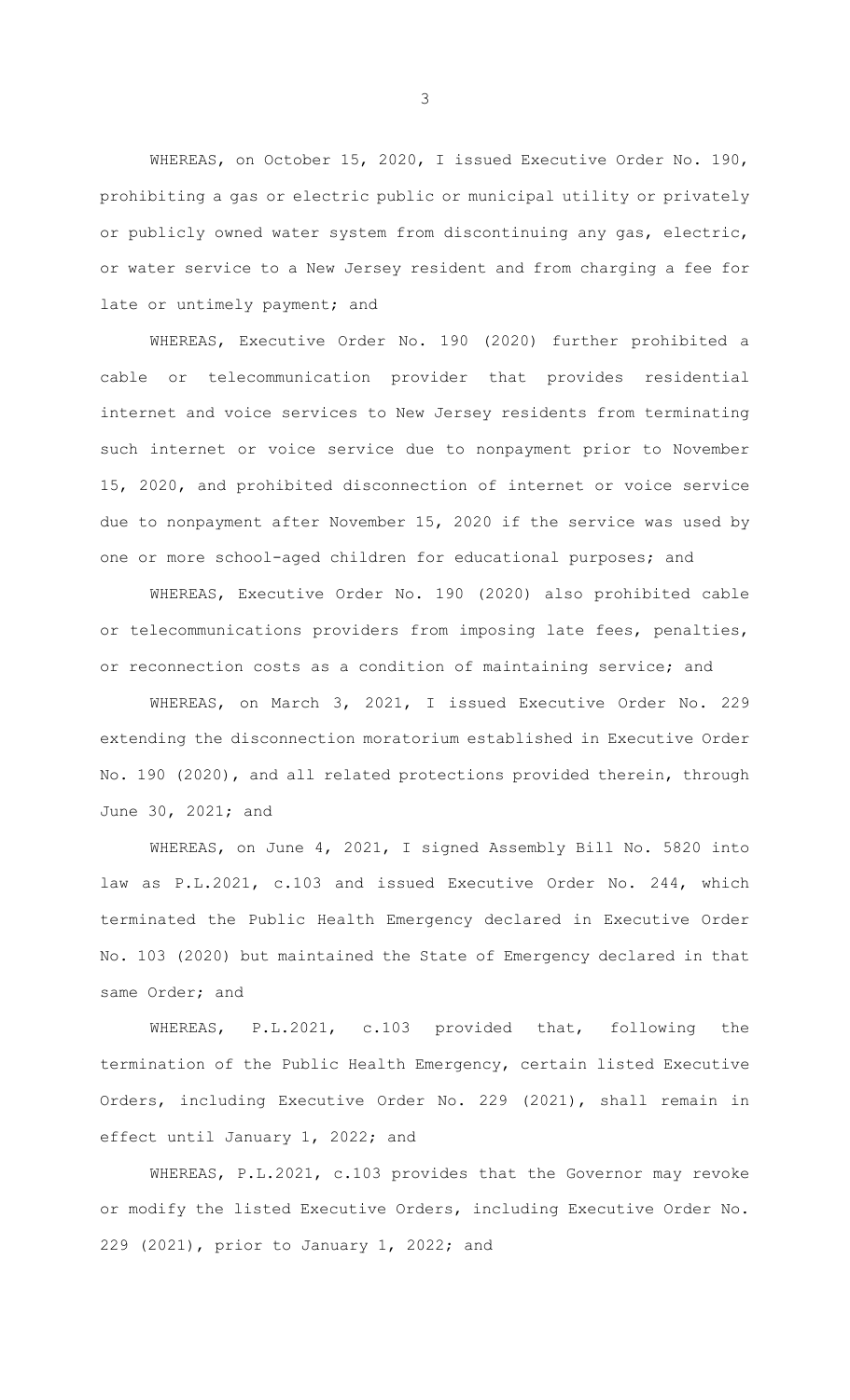WHEREAS, the inclusion of this Order in P.L.2021, c.103 indicates a recognition that simply terminating the moratorium as of June 30, 2021, without any protections for residents would result in significant hardship for those who are facing utility arrearages; and

WHEREAS, in light of the termination of the Public Health Emergency, it is appropriate that the moratorium on gas, electric, water, and internet disconnections established in Executive Order No. 190 (2020) and continued in Executive Order No. 229 (2021) should come to an end, while still allowing a reasonable period of time during which individuals are protected while they try to address arrearages, including by applying to utility assistance programs; and

WHEREAS, since February 2021, the BPU has been holding public meetings and working groups on the impact of the COVID-19 pandemic on utility bill arrearages, public assistance programs, and related issues under Docket No. AO2006047; and

WHEREAS, as of April 30, 2021 (the most recent month for which data is available), approximately 830,000 New Jersey residents had gas and electric bills more than 30 days overdue with total gas and electric arrearages of approximately \$726 million; and

WHEREAS, as of the same date, there were also substantial arrearages in the water sector, and broadband internet arrearages were approximately \$75 million; and

WHEREAS, despite the end of the Public Health Emergency, many New Jersey residents may continue to experience obstacles to their ability to make payments for gas, electric, water, or internet services, including, but not limited to, financial hardship stemming from the Public Health Emergency, lack of access to in-person consumer assistance services during the Public Health Emergency, and lack of awareness of available assistance programs; and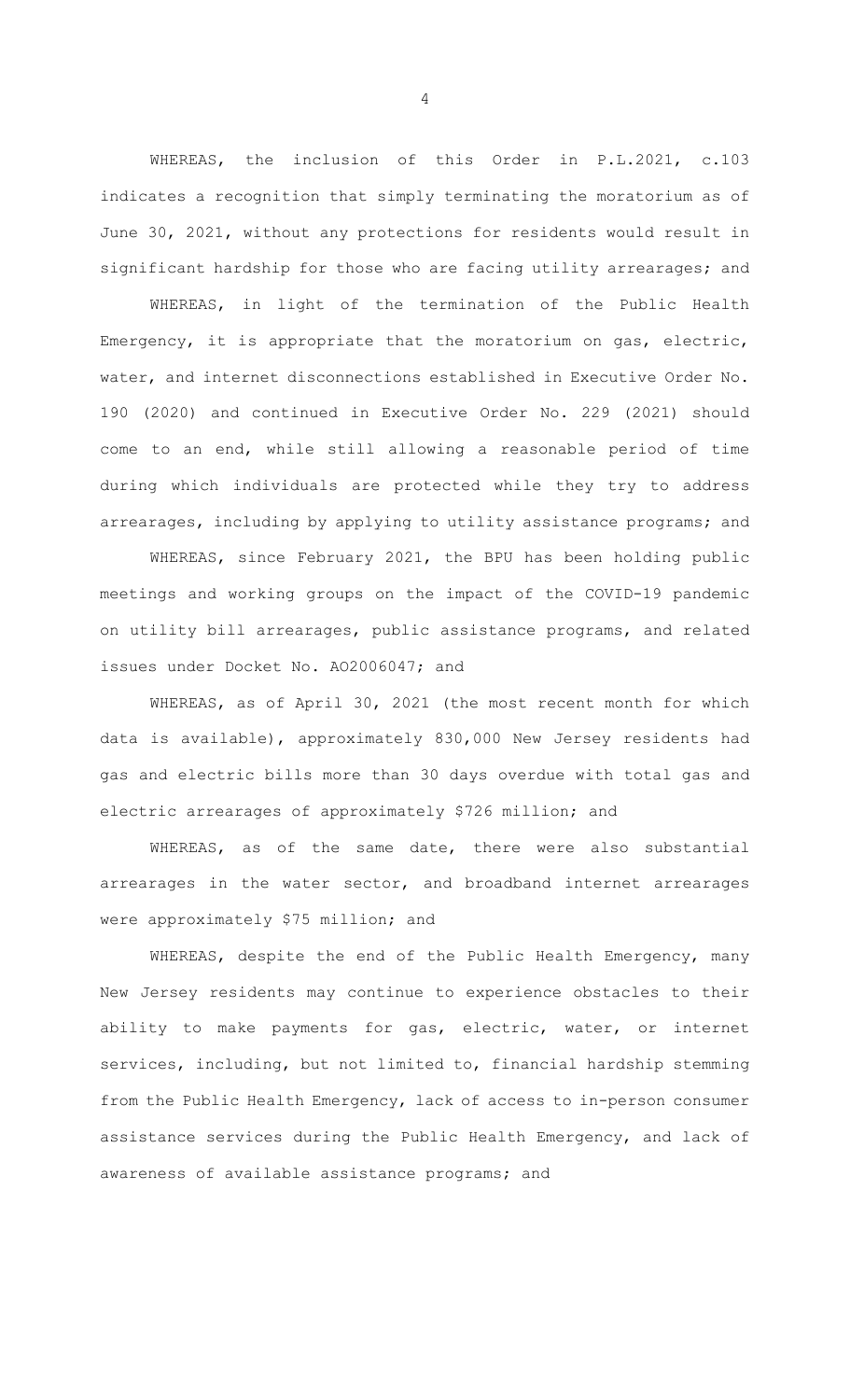WHEREAS, access to heat, power, and clean water remains essential to all New Jersey residents; and

WHEREAS, it is critical that, when the utility disconnection moratorium ends, customers are given adequate time to access assistance, enroll in repayment plans, and marshal resources for repayment before being subject to disconnection; and

WHEREAS, it is also critical that, when the moratorium ends, the State and its departments, agencies, authorities and entities, as well as the private and public utilities that serve New Jersey residents, identify and make available resources to assist customers facing financial hardship and make a concerted effort to connect customers with assistance programs; and

WHEREAS, the State has recently received \$6.2 billion in federal funding under the American Rescue Plan Act of 2021 ("ARPA"), and under the interim final rule promulgated by the U.S. Department of the Treasury, assistance to households, including utility assistance, is an eligible use of this funding; and

WHEREAS, the establishment of a grace period beyond June 30, 2021, will give the State the opportunity to distribute ARPA funding to help residents facing utility arrearages, should it choose to do so; and

WHEREAS, this Order is a modification of Executive Order No. 229 (2021), and thus consistent with P.L.2021, c.103;

NOW, THEREFORE, I, PHILIP D. MURPHY, Governor of the State of New Jersey, by virtue of the authority vested in me by the Constitution and by the Statutes of this State, do hereby ORDER and DIRECT:

1. The utility shutoff moratorium established in Executive Order No. 229 (2021) is terminated effective July 1, 2021.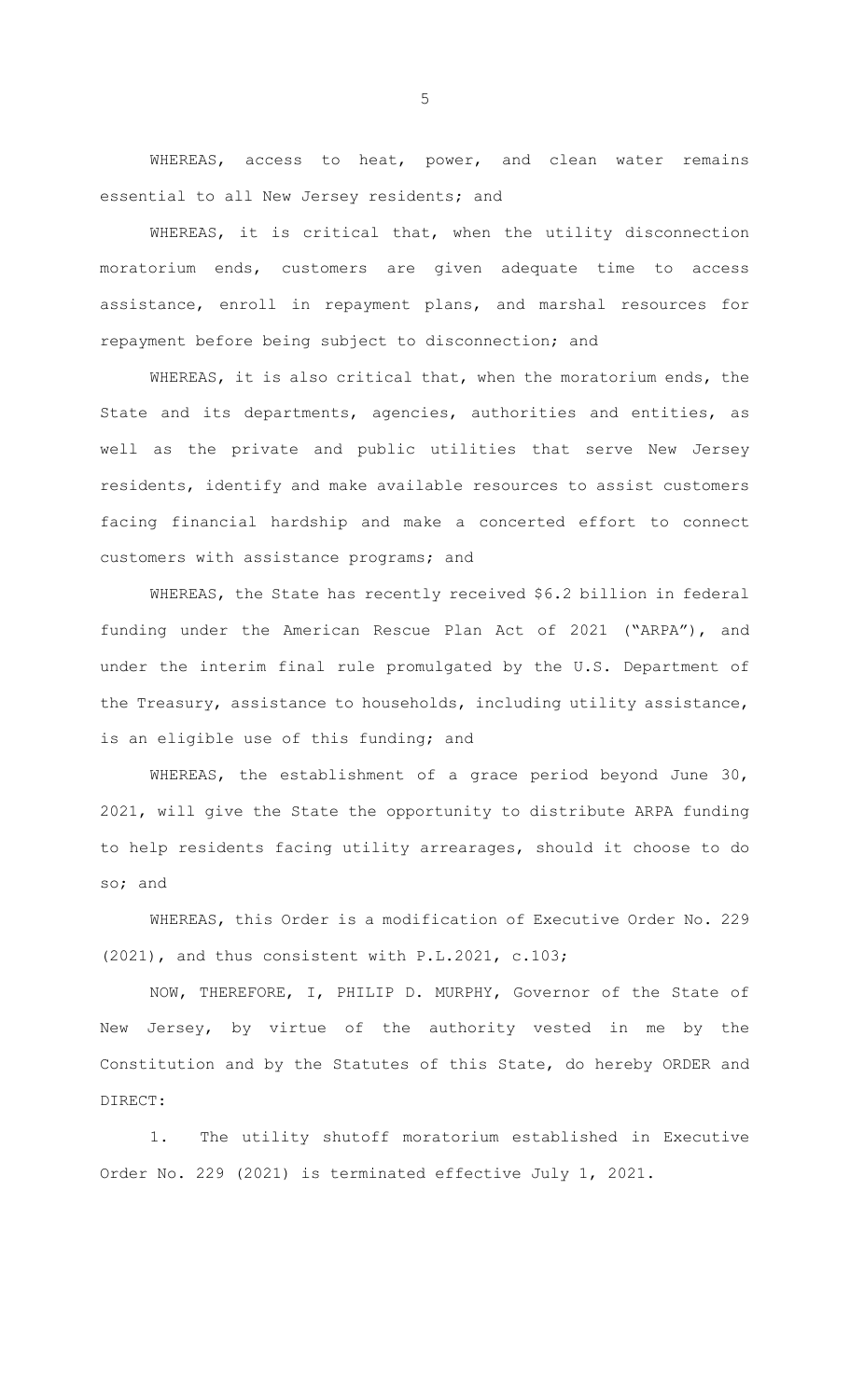2. For all New Jersey residents who were protected from the discontinuance of gas, electric, water, or internet service pursuant to Executive Order No. 229 (2021), a grace period shall be in effect from July 1, 2021 through December 31, 2021.

3. During the grace period, no gas or electric public or municipal utility or privately or publicly owned water system shall discontinue any gas, electric, or water service to New Jersey residents, which includes all residential accounts and any accounts primarily serving residential customers, due to nonpayment unless the disconnection is to prevent or ameliorate a risk to public health or safety.

4. During and after the termination of the grace period, no gas or electric public or municipal utility or privately or publicly owned water system shall collect any fee or charge imposed for late or otherwise untimely payments or service reconnections that have accrued during the Public Health Emergency and moratorium or that continue to accrue during the grace period.

5. During the grace period, no cable or telecommunications provider may disconnect the internet service provided to a residential account that is in effect as of the effective date of this Order that one or more school-aged children utilize for educational purposes. Prior to terminating internet service, a provider must ask the customer, either in writing or through a recorded verbal communication, whether the internet service is being used by a schoolaged child for educational purposes. If the customer answers in the affirmative, then the provider shall not disconnect the internet service provided to that residential account.

6. During the grace period, where internet service has been disconnected for a residential account and there has been a change of circumstances such that one or more school-aged children will be using the account for educational purposes, the provider shall, upon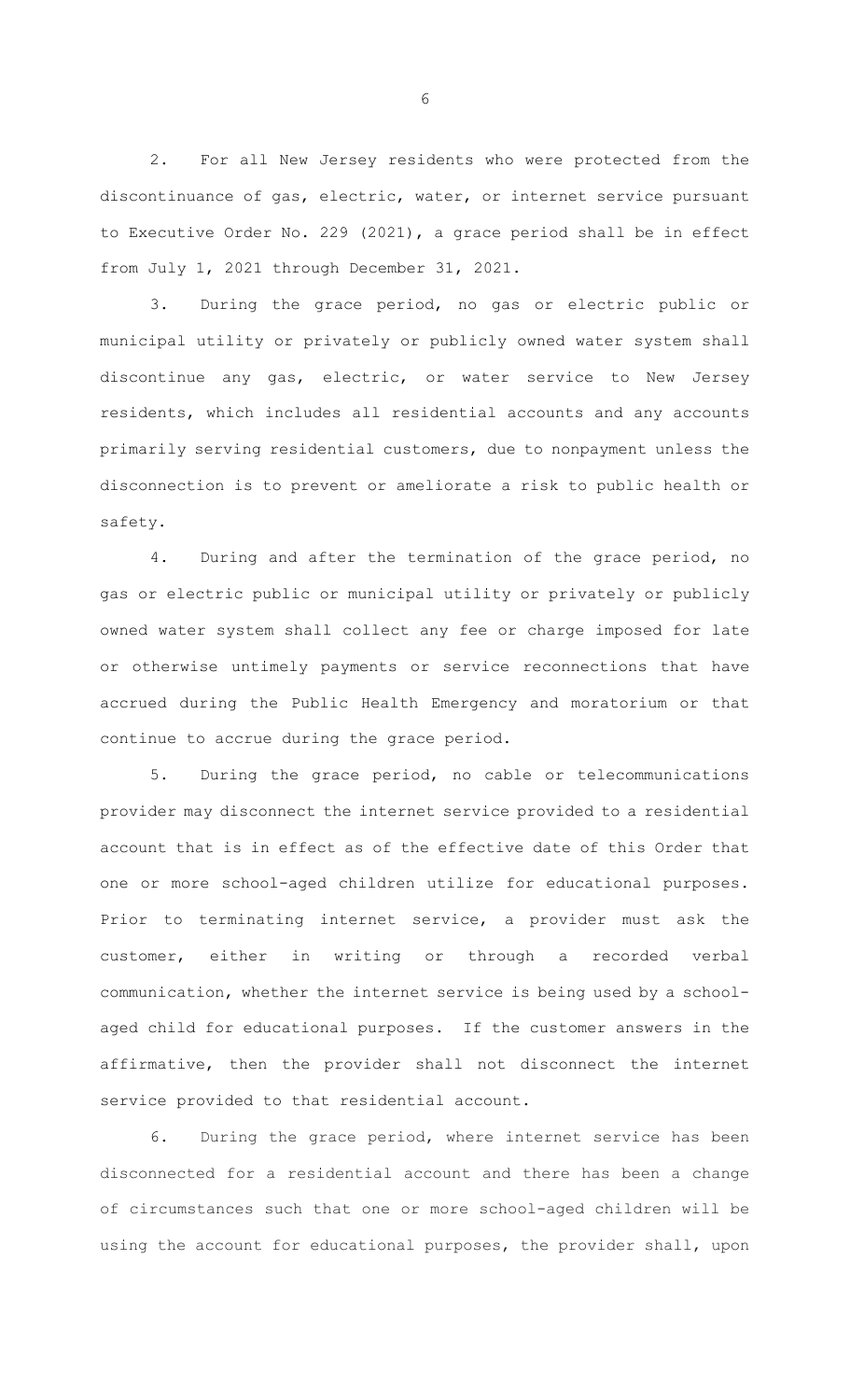notification by a customer of such a change of circumstances, take immediate steps to reestablish service to that residential account. The provider shall develop and implement a process for customers to obtain reestablishment of services in those circumstances pursuant to a policy approved in writing by the BPU and shall provide notice of that policy in writing to all customers prior to the disconnection of internet services and on its website.

7. A cable or telecommunications provider that provides residential internet and voice services to New Jersey residents pursuant to paragraphs 5 and 6 may not downgrade or otherwise reduce the quality of residential internet services while this Order remains in effect unless acting pursuant to a policy approved in writing by the BPU.

8. Nothing in this Order prohibits a cable or telecommunications provider from implementing a policy of continuing to provide residential internet and voice services to all customers in New Jersey subject to approval from the BPU.

9. Before disconnecting gas, electric, water, internet, or voice services upon the termination of the grace period to a New Jersey resident who has an existing account with the gas or electric public or municipal utility or privately or publicly owned water system or cable or telecommunications provider ("service provider") as of the effective date of this Order, after the required notice of discontinuance is sent to the customer, the service provider shall offer to enroll the customer in an interest-free payment plan of at least twelve equal monthly installments that includes any outstanding balance due and owing, as well as the ongoing balance for any services provided during the payment plan period, provided that nothing in this provision prevents a customer from requesting a shorter payback period.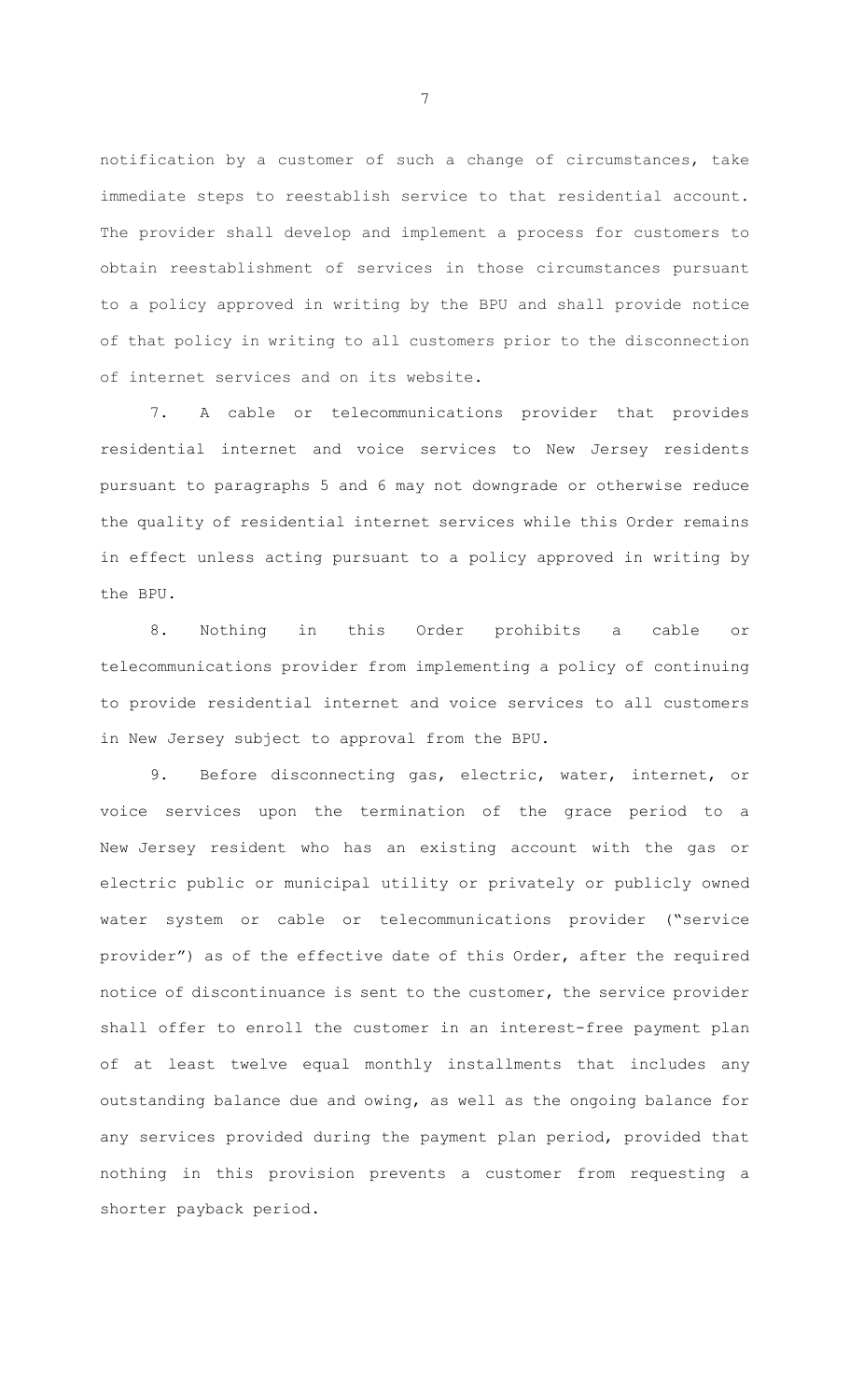10. A service provider may provide additional flexibility to customers by offering a combined payment and payment forgiveness plan, involving forgiveness of at least 50% of the outstanding principal, in lieu of a twelve-month payment plan required by paragraph 9 of this Order, solely upon consent of the customer by written or recorded verbal communication, pursuant to a policy approved in writing by the BPU.

11. No service provider shall discontinue residential gas, electric, water, internet, or voice services to a New Jersey resident who has entered into a payment plan pursuant to paragraphs 9 or 10 of this Order so long as the customer makes timely payments under the payment plan selected by the customer, unless the disconnection is to prevent or ameliorate a risk to public health or safety.

12. No service provider shall require a down payment or deposit, or payment of any late fees, penalties, or other reconnection costs, to enroll a customer in a payment plan pursuant to Paragraphs 9 or 10 of this Order.

13. During the grace period, no service provider shall seek to impose or collect any late fees, penalties, or other reconnection costs on customers as a condition of maintaining service.

14. The notices to residential customers required pursuant to P.L.2021, c.97 shall include information concerning the grace period established by this Order. In no event shall a service provider inform a customer who is protected by this Order that the customer is subject to termination of service for nonpayment prior to the end of the grace period.

15. The expiration of the grace period shall not affect the disconnection protections provided through the Winter Termination Program as set forth in N.J.A.C. 14:3-3A.5, or any other applicable statutory or regulatory protections.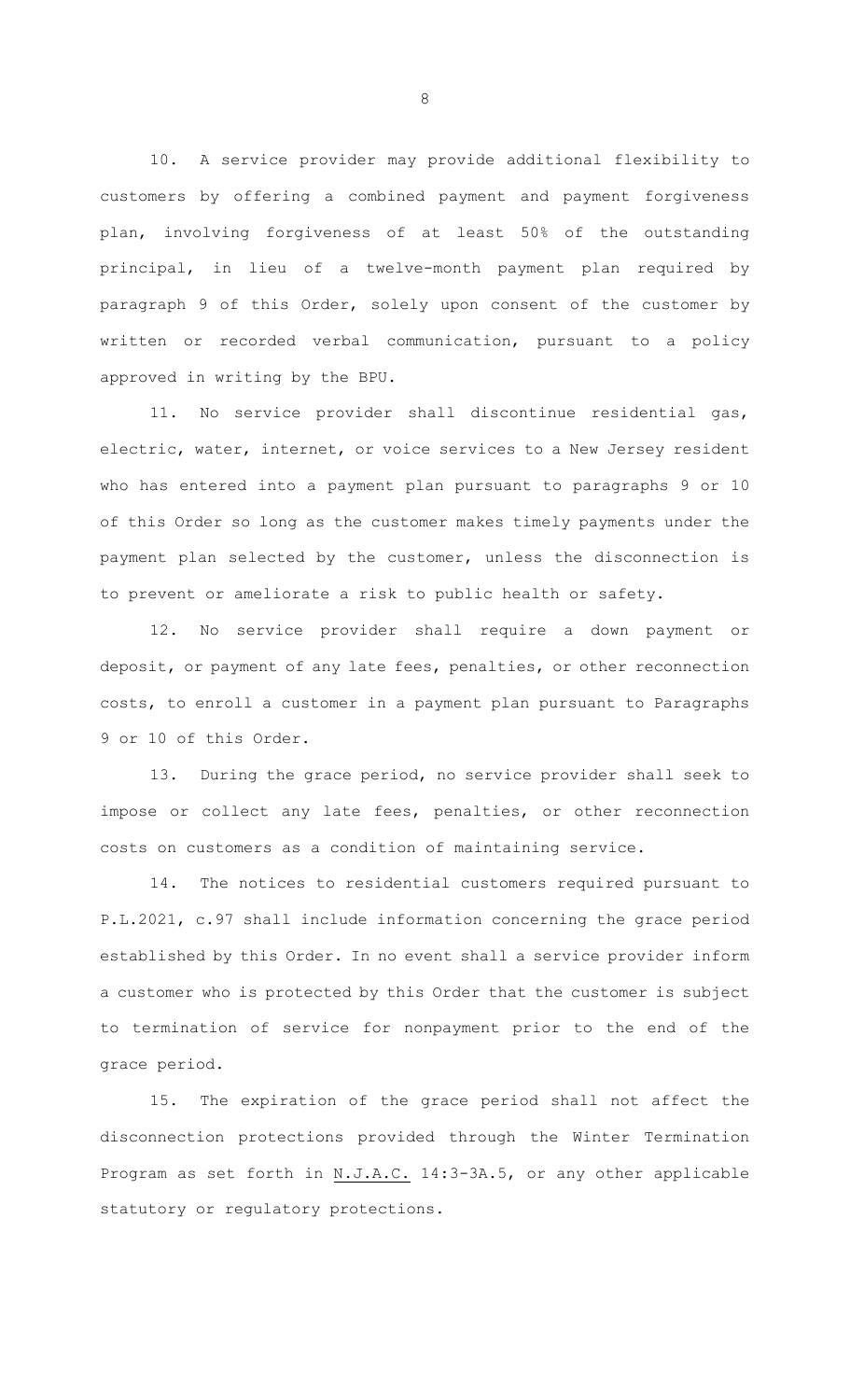16. To the degree that they are inconsistent with this Order, the provisions of  $N.J.A.C.$  14:3-3A.1a(3)-(4) and -3A.5 are suspended while this Order remains in effect. Any provisions of these regulations that are not inconsistent with this Order remain in full force and effect.

17. To the degree that they are inconsistent with this Order, the provisions of N.J.S.A. 40:14A-21, N.J.S.A. 40:14B-41 and -42, N.J.S.A. 40A:26A-12, and N.J.S.A. 40A:31-12 are suspended while this Order remains in effect. Any provisions of these statutes that are not inconsistent with this Order remain in full force and effect.

18. Any actions taken by the BPU pursuant to this Order shall not be subject to the requirements of the Administrative Procedure Act, N.J.S.A. 52:14B-1 et seq.

19. Executive Order No. 229 (2021) is hereby superseded to the extent inconsistent with this Order.

20. It shall be the duty of every person or entity in this State or doing business in this State and of the members of the governing body and every official, employee, or agent of every political subdivision in this State and of each member of all other governmental bodies, agencies, and authorities in this State of any nature whatsoever, to cooperate fully in all matters concerning this Order, and to cooperate fully with any Administrative Orders issued pursuant to this Order.

21. No municipality, county, or any other agency or political subdivision of this State shall enact or enforce any order, rule, regulation, ordinance, or resolution which will or might in any way conflict with any of the provisions of this Order, or which will or might in any way interfere with or impede its achievement.

22. Penalties for violations of this Order may be imposed under, among other statutes, N.J.S.A. App. A: 9-49 and -50.